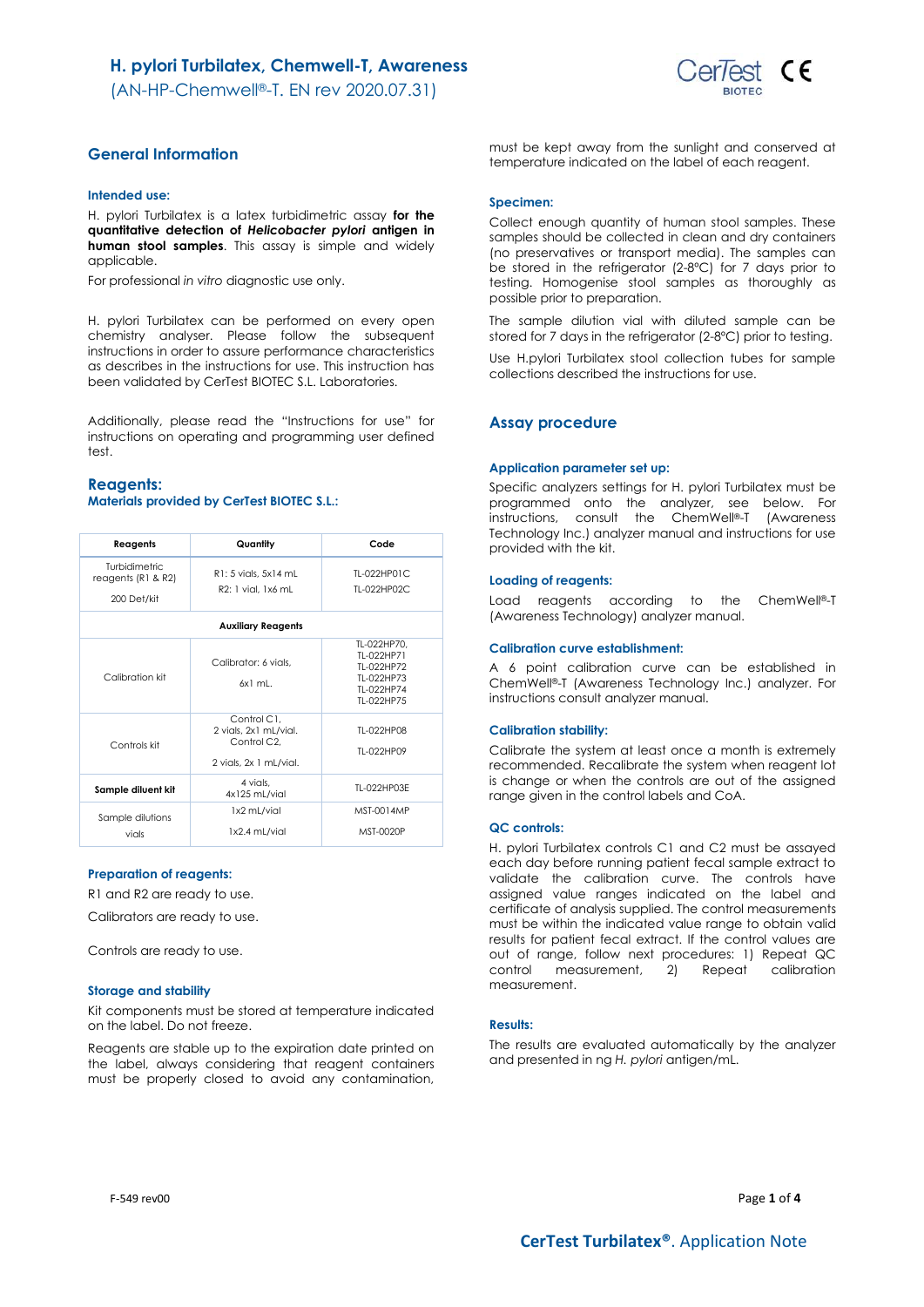# **H. pylori Turbilatex, Chemwell-T, Awareness**



(AN-HP-Chemwell®-T. EN rev 2020.07.31)

# **Performance characteristics**

The following results have been obtained during the validation of H. pylori Turbilatex on the ChemWell®-T (Awareness Technology Inc.) analyzer.

### **Linearity:**

H. pylori Turbilatex on ChemWell®-T (Awareness Technology Inc.) analyzer using calibrator kit is linear in the calibration range of 0-40 ng *H. pylori* antigen/mL.



### **Measuring range:**

H. pylori Turbilatex assay measuring range is 2.5-40 ng H. pylori antigen/mL on the ChemWell®-T (Awareness Technology Inc.) analyzer. Samples higher concentrated than 40 ng *H. pylori* antigen/mL of stool must be diluted for proper quantification by the user, using additional sample buffer.

### **Prozone effect**

Using the reported parameters, no prozone effect (hook effect) was observed up to 0.2 mg *H. pylori* antigen/mL of stool. Samples with H. pylori antigen concentration of 0.2 mg H. pylori antigen/mL give a typical positive result >40 ng H.pylori antigen/mL.

### **Detection limit**

**Limit of detection (LOD): 1 ng** *H. pylori* **antigen/mL.** The lower limit of detection of *H. pylori* Turbilatex was determined on 10 samples and 2 sample replicates as the mean value + 2·SD.

**Limit of quantification (LOQ): 2.5 ng** *H. pylori* **antigen/mL.** The lower limit of quantification is defined as the lowest actual amount of analysis that can be reliably detected; imprecision is < 20% as CV% on the ChemWell ®-T (Awareness Technology Inc.) analyzer.

## **Precision**

H. pylori Turbilatex was tested with three different controls levels.

|                  | Low              | Medium          | High            |
|------------------|------------------|-----------------|-----------------|
|                  | $(2.5 \nmid mL)$ | $(10 \nmid mL)$ | $(40 \nmid mL)$ |
| N                | 10               | 10              | 10              |
| Mean $(\mu g/g)$ | 2.67             | 9.75            | 40.05           |
| SD(µg/g)         | 0.19             | 0.55            | 2.38            |
| CV (%)           | 7.1              | 5.6             | 5.9             |

# **Method comparison**

Results obtained with H. pylori Turbilatex on the ChemWell®-T (Awareness Technology Inc.) analyzer were compared with an immunochromatographic test (CerTest *H. pylori*, CerTest). The results were as follows:

|                                             | Sensitivity | Specificity |
|---------------------------------------------|-------------|-------------|
| H. pylori Turbilatexys<br>CerTest H. pylori | 86.5%       | $>98\%$     |

# **Shipping damage**

Please notify your distributor, it this product was received damaged.

| <b>IVD</b> | For in vitro diagnostic use only     |       | Keep dry               |
|------------|--------------------------------------|-------|------------------------|
|            | Consult instructions for use         |       | Temperature limitation |
| REF        | Catalogue number                     | LOT   | Lot number             |
|            | Use by                               | الفقط | Manufacturer           |
| Σ<br>n     | Contains sufficient for <n> test</n> | DIL   | Sample diluent         |
|            | Keep out of the sunlight             |       |                        |

# **Symbols key**

## **Manufacturer**

### **CERTEST BIOTEC S.L.**

Pol. Industrial Río Gállego II,Calle J, Nº 1, 50840, San Mateo de Gállego, Zaragoza (SPAIN) [www.certest.es](http://www.certest.es/)

### **NOTES**

Please refer to the instruction for use for the detailed information about the test on the following:

**Synthesis; Principle; Precautions; Reagents; Specimen collection and preparation; Interpretation of results and limitations.**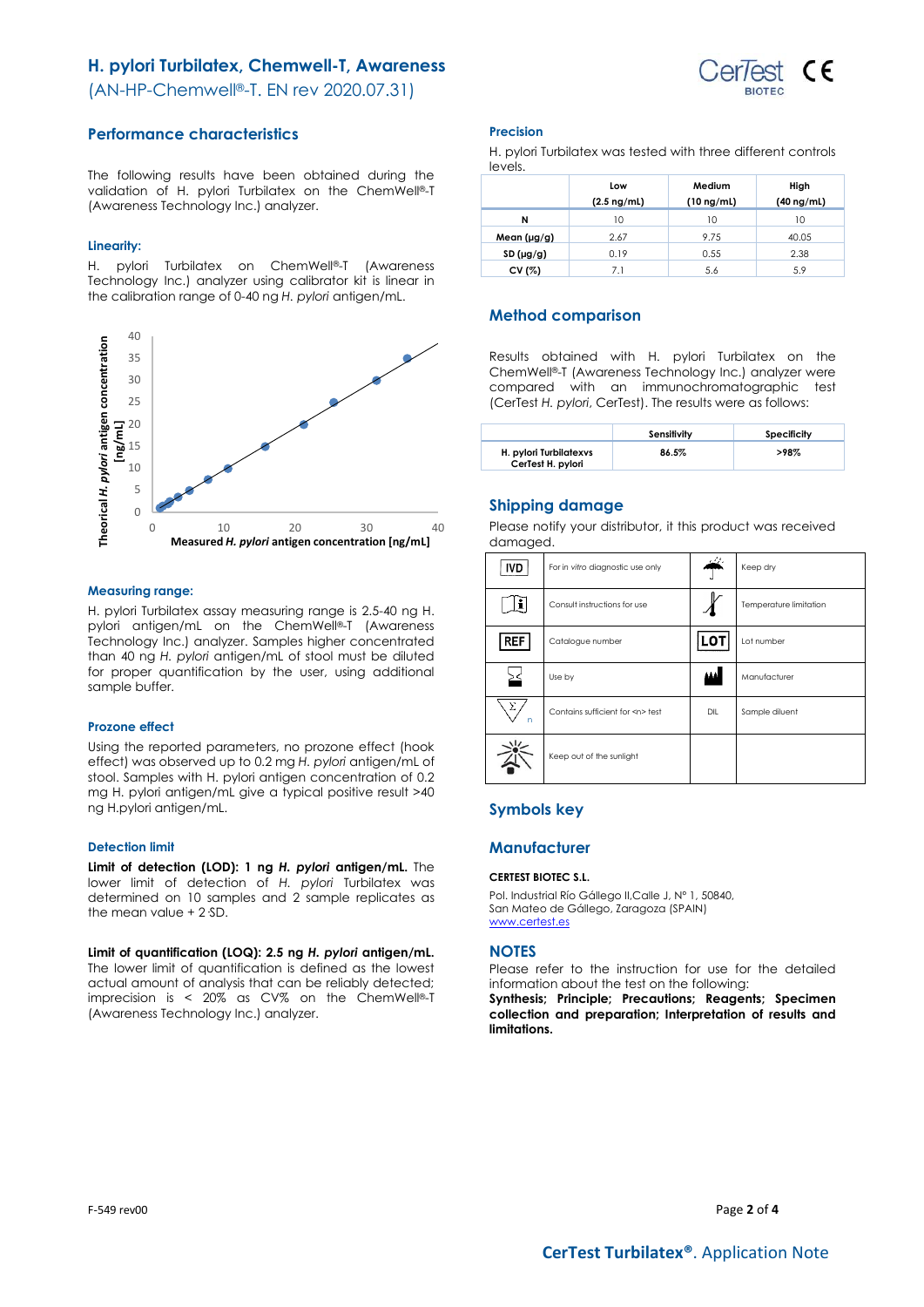

(AN-HP-Chemwell®-T. EN rev 2020.07.31)

# **ChemWell®-T (Awareness) /Application parameters**

| <b>ASSAY PARAMETERS</b>   |                                 |
|---------------------------|---------------------------------|
| Std. No                   | 6                               |
| R <sub>1</sub>            | 350 µL                          |
| Sample                    | $45$ µL                         |
| R <sub>2</sub>            | $30 \mu L$                      |
| Others                    | <b>NA</b>                       |
| Reaction mode             | Endpoint                        |
| Primary wavelength        | 450 nm                          |
| Secondary wavelength      | None                            |
| <b>Direction</b>          | Increase                        |
| Reagent blank lecture     | 10 seconds after R2 addition    |
| <b>Final lecture</b>      | 300 seconds after blank lecture |
| Reaction time             | 10 min                          |
| Linear range              | $0-40$ ng/ml                    |
| <b>CALIBRATION</b>        |                                 |
| <b>Calibration Method</b> | Polinomial 4thorder             |
| Calibration set           | 5 calibrators + Blank           |
| <b>Blank</b>              | Calibrator 1 (0 ng/ml)          |
| Calibrator 1              | Calibrator 2 (2.5 ng/ml)        |
| Calibrator 2              | Calibrator 3 (5 ng/ml)          |
| Calibrator 3              | Calibrator 4 (10 ng/ml)         |
| Calibrator 4              | Calibrator 5 (20 ng/ml)         |
| Calibrator 5              | Calibrator 6 (40 ng/ml)         |
| <b>STEPS</b>              |                                 |
| <b>Addition R1</b>        |                                 |
| <b>Addition Sample</b>    |                                 |
| Incubation                | 5 min                           |
| <b>Addition R2</b>        |                                 |
| <b>Blank Lecture</b>      |                                 |
| Incubation                | 5 min                           |
| <b>Final lecture</b>      |                                 |